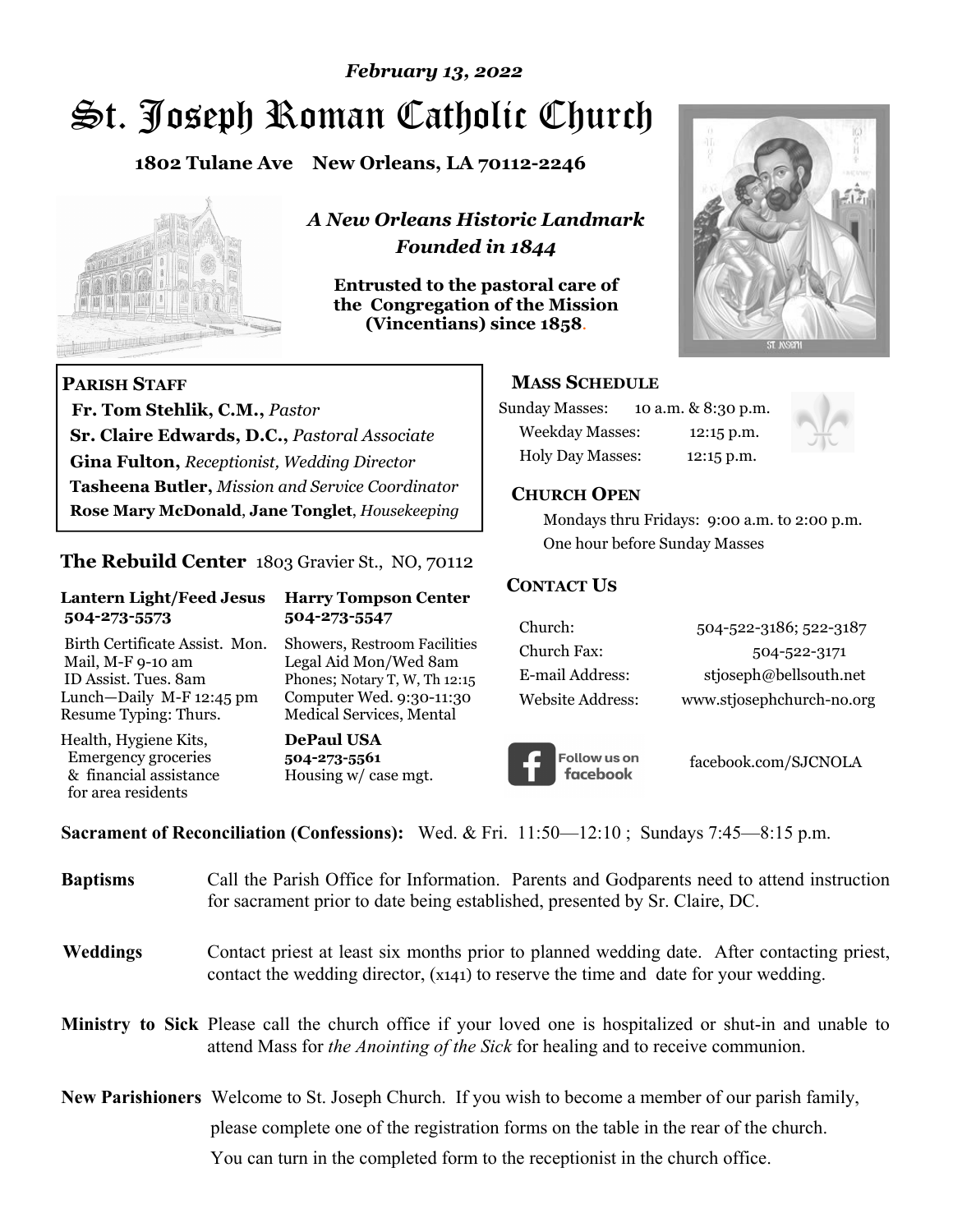## **Sixth Sunday in Ordinary Time February 13, 2022**



 **10:00 am Rosalie Blady +; Heather Johnson +** 

### **8:30 pm** *St. Joseph Parishioners and Benefactors*

| Monday, February 14, 2022-Ss. Cyril and Methodius                       | <i>Sunday, Feb. 6, One in Faith <math>#1052</math></i>                                     |
|-------------------------------------------------------------------------|--------------------------------------------------------------------------------------------|
| $12:15$ pm Joseph Sommers +                                             | <b>READINGS FOR THE WEEK</b>                                                               |
| Tues, Feb. 15, 2022—                                                    | Mon: 1 Kgs 8:1-7, 9-13; Ps 132; Mk 6:53-56                                                 |
| 12:15 pm Patrick & Lois Gandolfi +                                      | Tues: 1 Kgs 8:22-30; Ps 84:3-11; Mk 7:1-13                                                 |
| Wed., February 16, 2022—                                                | Wed.: Jas 1:19-27; Ps 15:2-4ab, 5; Mk 8:22-26                                              |
| 12:15 pm Ted & Yvonne Kirn +                                            | Thursday: Jas 2:1-9; Ps 34:2-7; Mk 8:27-33                                                 |
| Thursday, February 17, 2022—7 Founders of Servites                      | Fri: Jas 2:14-24, 26; Ps 112:1-6; Mk 8:34 - 9:1                                            |
| 12:15 pm Elaine Wilcox                                                  | Saturday.: Jas 3:1-10; Ps 12:2-8; Mk 9:2-13                                                |
| Friday, February 18, 2022-<br>12:15 pm Ainsley D' Alfonso; Collin Ganus | Sun: 1 Sm 26:2, 7-9, 12-13, 22-23; Ps 103:1-4, 8,<br>10, 12-13; 1 Cor 15:45-49; Lk 6:27-38 |

### **YOUR PRAYERS ARE ASKED FOR THE FOLLOWING PARISHIONERS , WHO ARE IN NEED OF HEALING:**

 Beatrice Augustin, Anthony Blaise, Clarke Bordelon, Lawrence & Mamie Brown, John & Cindi Caron, Ellen Carty, Betsy Conners, Sue Dakote, Gretchen Delo, Joyce Delo, Mary Duet, John & Kathleen Gebbia, John & Sylvia Powell, Joseph Delay, Terry Eggleston, Linda Elwood, Francis Frught, Heather Faircloth, June & Mark Eiserloh, Frances Fiegler, Shirley Gaither, Nancy Hale, CHF, Roselyn Hansen, John Hakanson, Sarah Hollier-Watkins, Jim Karam, Bill Kroetz, Nowell Lacking, Ken & Bette Kussman, Landy Lanza, James Leung, Andrew Marino, Sara Marino, Troy Martinez, Karen McCoy, Donna Moore, Frank Morales, Mosella S. Newman, Maura O'Donovan, CHF; Mark Owen; Joyce Randolph, Tina Roderfeld, Bernie Saul; Julius Saul; Pippy Sanders, Anthony, Donnie and Jennie Satcher, Louise Sonnier, Mel & Gaspar Schiro; Theard Simms, Virginia Stehlik, Diedra Steibing, Malcolm Taylor, Jane Tonglet, Fritz Tripkovich, Corliss Truhill, Georgiana Prevost, Martha A. Treen, Marion Vaughn, Warren Webster, Ozzie Welch, Mary Willis, Lynn Williams, Billy & Gladustine Windham.

# A Synodal Church: Communion, Participation and Mission

The Church of God is convoked in Synod. The path entitled "For a Synodal Church: Communion, Participation, and Mission" opened on the 9th – 10th of October 2021 in Rome and then in each local Church. One main stage will be the celebration of the XVI Ordinary General Assembly of the Synod of Bishops, in October 2023, which will be followed by the implementation phase that will again involve the particular Churches.

With this convocation, Pope Francis invites the entire Church to reflect on a theme that is decisive for its life and mission: "It is precisely this path of synodality which God expects of the Church of the third millennium." This journey, which follows in the wake of the Church's "renewal" proposed by the Second Vatican Council, is both a gift and a task: by journeying together and reflecting together on the journey that has been travelled, the Church will better learn through Her experience which processes can help Her to live communion, to invite and achieve fuller participation, and to open Herself to mission. Our "journeying together" is, in fact, what most effectively enacts and manifests the nature of the Church as the pilgrim and missionary People of God.

Synodality represents the main road for the Church, called to renew herself under the action of the Spirit and by listening to the Word. The ability to imagine a different future for the Church and her institutions, in keeping with the mission she has received, depends largely on the decision to initiate processes of listening, dialogue, and community discernment, in which each and every person can participate and contribute. To "journey together," we must be educated by the Spirit to a truly synodal mentality, entering with courage and freedom of heart into a conversion process that is indispensable for the "continual reformation of the Church which is a human institution.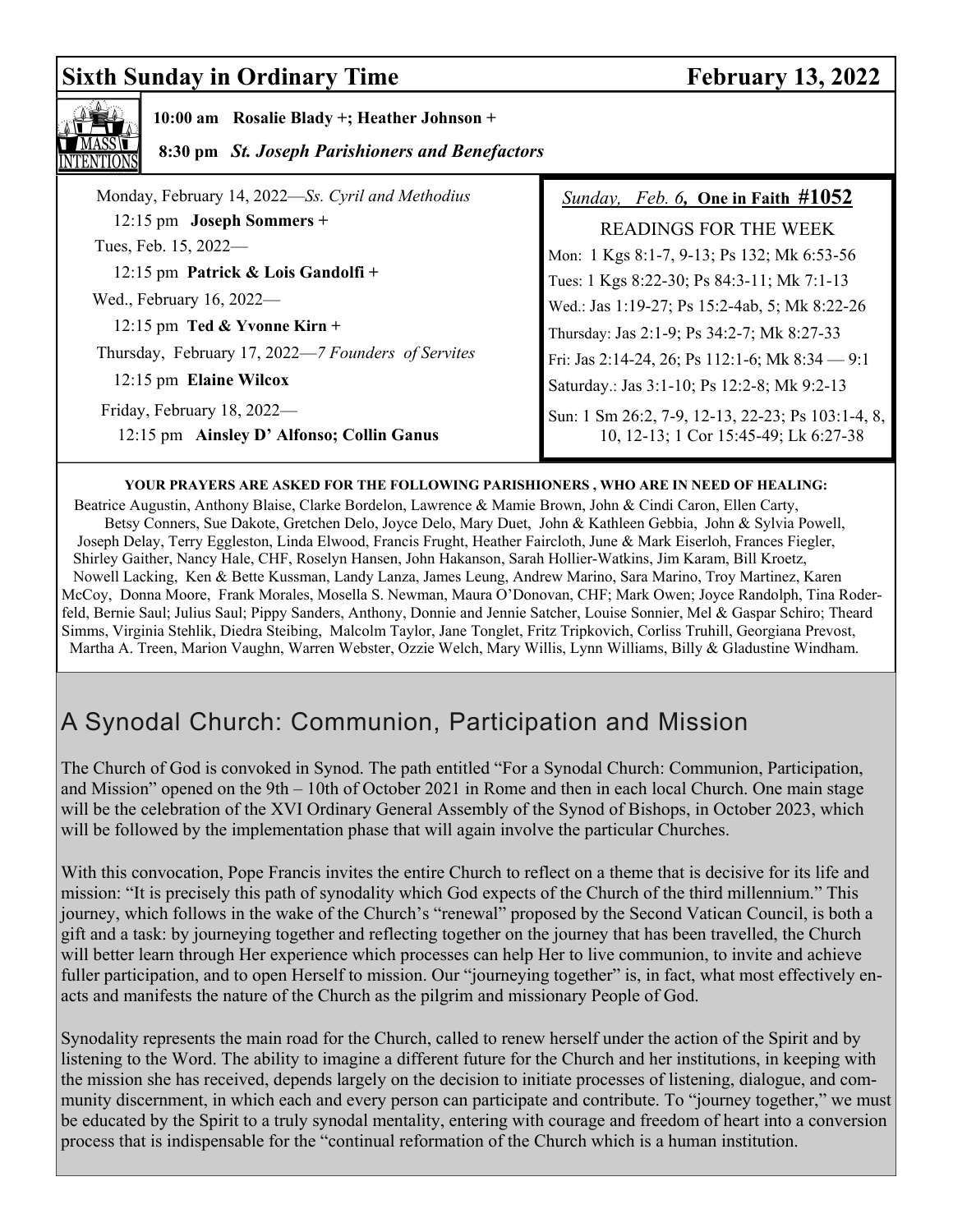### **Blessed are you who are poor, for the kingdom of God is yours.**  $-Lk 6:20$

Workshops for New Extraordinary Ministers of Holy Communion and Readers Basic workshops for new Ministers are being presented this Spring by the Office of Worship, the required preparation before a person can be delegated by the Archbishop to serve the community. The complete schedules and more information can be found on the Office of Worship website at https://nolacatholic.org/lay-liturgical-ministry-formation. Please pre-register in our parish before attending. If you have any questions, please con tact the Office of Worship at 504-861-6300 or worship@arch-no.org

#### **TREASURE & STEWARDSHIP**

**February 6, Parish..…….…\$ 4,865.00** 

**Capital Campaign……………...\$1,127.00** 

 *Thank you for your generosity!* 

The Archdiocesan **Golden Anniversary celebration** will take place on Sunday, June 26, 2022 at 3:00 p.m. at St. Philip Neri Church. This celebration with the Archbishop will be a prayer service, not a Mass. Attendance of Mass for Sunday will have to be within one's respective parish. (To register, please contact the parish office by March 1, 2022) Fr. Donald Calloway, MIC, author of "Consecration to St. Joseph: The Wonders of Our Spiritual Father," will share his Conversion Story at St. Francis Xavier Church, 444 Metairie Road on Wednesday, March 9. Confession 6 pm. Presentation 7 pm.



### **TODAY'S READINGS**

**First Reading** — The one who trusts in the LORD is like a tree planted beside the waters (Jeremiah 17:5-8).

**Psalm** — Blessed are they who hope in the Lord (Ps. 1).

**Second Reading** — Christ has been raised from the dead, the firstfruits of those who have fallen asleep (1 Corinthians 15:12, 16-20).

**Gospel** — Blessed are you who are poor, hungry, weeping. Woe to you who are rich, filled, laughing (Luke 6:17, 20-26).

### **FEELING BLESSED**

Congratulations! Welcome to the Kingdom! Rejoice and leap for joy! Sounds a little like Easter, doesn't it? Well, in a very real way, it is. This Sunday, the scriptures remind us that we are blessed and beloved, especially when we have difficulties and don't feel especially blessed. Jesus reminds us that God blesses us in our trials, so we should trust in the saving power of God. We are "raised from the dead," as it were, each time we arise from our hardships. The ultimate proof of all of this is our new life in Christ, who died so that we could be free of sin, and was raised from the dead so that we might all have new life. Wouldn't that be something? A new life, in which poverty is riches and sadness is transformed into joy and lightness of spirit? The Kingdom of God turns everything upside down. Are you feeling blessed today?

### **Pope Francis'** *February* **Intention**

*For religious sisters & consecrated women* We pray for religious sisters and consecrated women; thanking them for their mission and their courage; may they continue to find new responses to the challenges of our times.

#### **SANCTUARY CANDLE AND MASS INTENTIONS**

 The Sanctuary Candle this week is in memory of **Mr. & Mrs. Gerard Tonglet.** To reserve the Sanctuary Candle in memory of someone/special intention, call the church office (504-522- 3186). The offering is \$15 for one week. The offering for Mass intentions is \$5.00.

#### **CHARTER FOR THE PROTECTION OF CHILDREN AND YOUNG PEOPLE**

In response to the Charter for the Protection of Children and Young People from the United States Conference of Catholic Bishops, the Archdiocese of New Orleans continues to make the Hot Line available for anyone who has been hurt or sexually abused by anyone who works for the Church. The Hot Line continues to be available; the number is (504) 522-5019. In continuing our commitment to support and to heal, we invite and encourage individuals who have been hurt or sexually abused recently or in the past by clergy, religious or other employees of the Archdiocese to call our Hot Line and your message will be received confidentially by a mental health professional. Anyone can make a direct call during regular business hours to the Victims' Assistance Coordinator at (504) 861-6253.